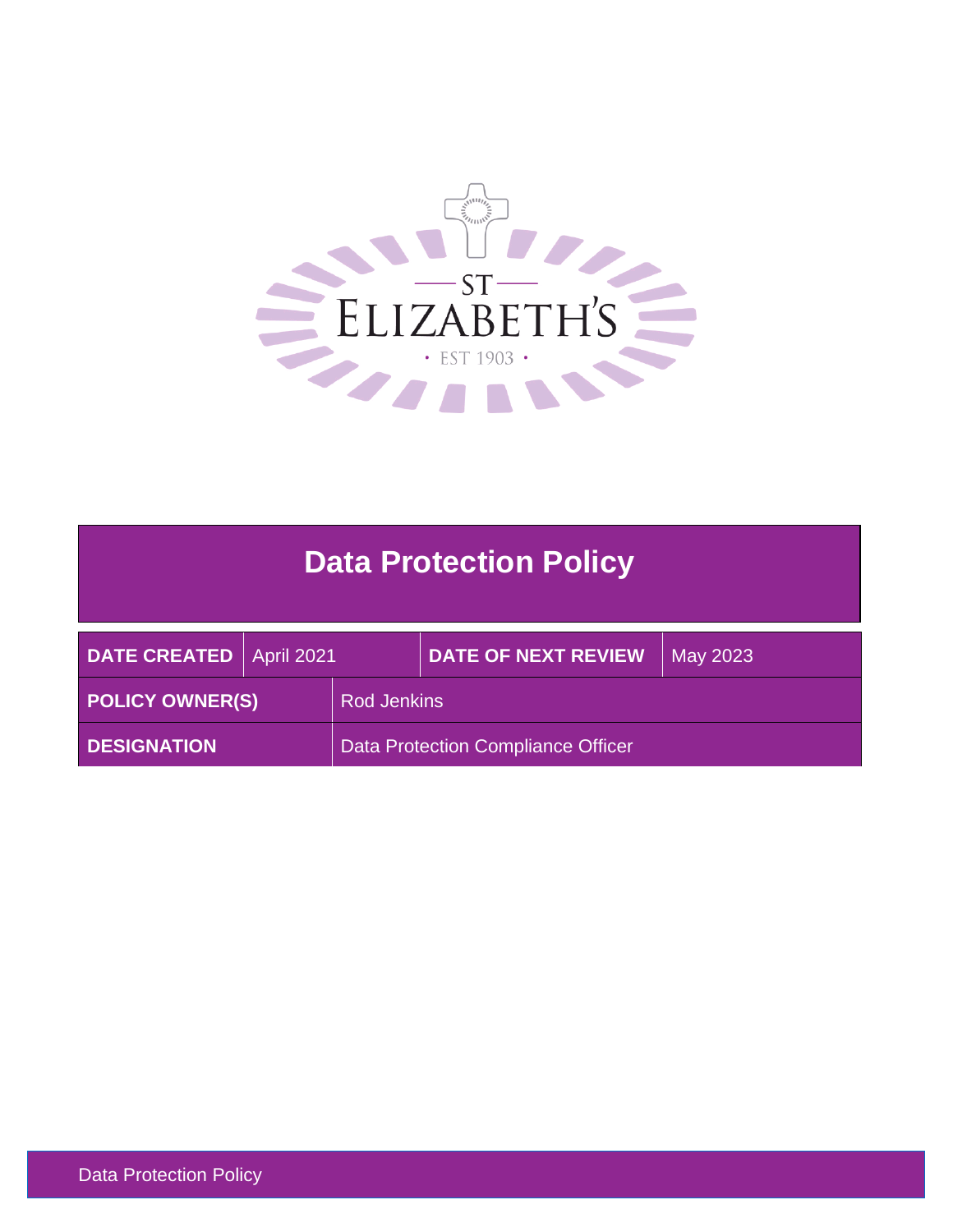

| <b>Purpose of policy</b> |                                                                                                |  |
|--------------------------|------------------------------------------------------------------------------------------------|--|
| <b>Intended audience</b> | Relevant to all staff within St Elizabeth's, irrespective of service<br>area or position held. |  |
| Links to other policies: | <b>Information Security Policy</b>                                                             |  |
|                          | <b>Communications, Email and internet Security Policy</b>                                      |  |
|                          | Bring your Own Device (BYOD) Policy                                                            |  |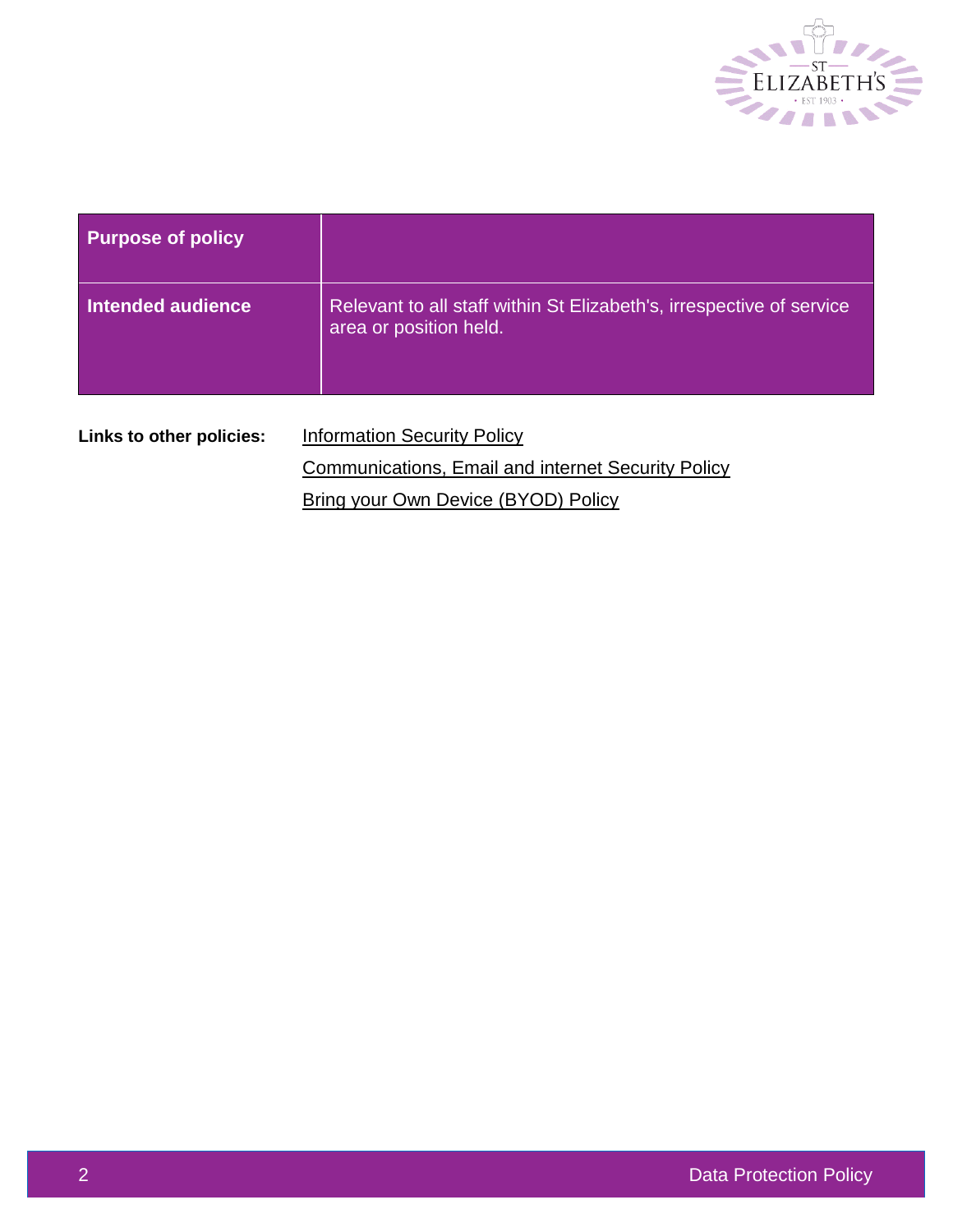

# **1. Background**

St Elizabeth's Centre is committed to the highest level of data protection compliance.

St Elizabeth's Centre will follow the relevant Law taking into account any relevant guidance.

"**Law**" means the UK General Data Protection Regulation (GDPR), Data Protection Act 2018, the Data Protection (Charges and Information) Regulations 2018 and the Privacy and Electronic Communications Regulations 2003, as amended from time to time.

"**Guidance**" means any guidance issued by the Information Commissioner's Office (ICO).

## **2. Scope**

This policy applies to any information which is 'personal data' as defined in article 4 of the GDPR; broadly this means information about a natural person who can be identified directly or indirectly. In any case where it is not clear whether the information in question is personal data, a cautious approach will be adopted and such information will be treated as personal data.

## **3. Definitions**

"**Personal data**" means any information relating to an identified or identifiable natural person ('data subject'); an identifiable natural person is one who can be identified, directly or indirectly, in particular by reference to an identifier such as a name, an identification number, location data, an online identifier or to one or more factors specific to the physical, physiological, genetic, mental, economic, cultural or social identity of that natural person;

"**Special Category Data**" is the most sensitive personal data and includes personal data revealing racial or ethnic origin, political opinions, religious or philosophical beliefs, trade union membership and the processing of genetic data, biometric data for the purpose of identifying a natural person, data concerning health or data concerning a natural person's sex life or sexual orientation.

"**ICO**" is the Information Commissioner's Office, the UK's independent regulator for data protection and information.

#### **4. Organisational responsibilities**

St Elizabeth's Centre (the "**Charity**") itself has the ultimate responsibility for compliance with data protection law. In practice, this means that it is the responsibility of the Trustees of the Charity. The Trustees may delegate tasks but not ultimate responsibility.

The Trustees have delegated the responsibility for implementing this policy and monitoring compliance as set out in the St Elizabeth's Centre's Scheme of Delegation. In practice, this means that the Charity's information Governance Steering Group ("**IGSG**") implements this policy, while the Senior Leadership Team ("**SLT**") monitors compliance.

We will monitor the effectiveness of this and all of our policies and procedures and conduct a full review and update as appropriate. Our monitoring and review will include looking at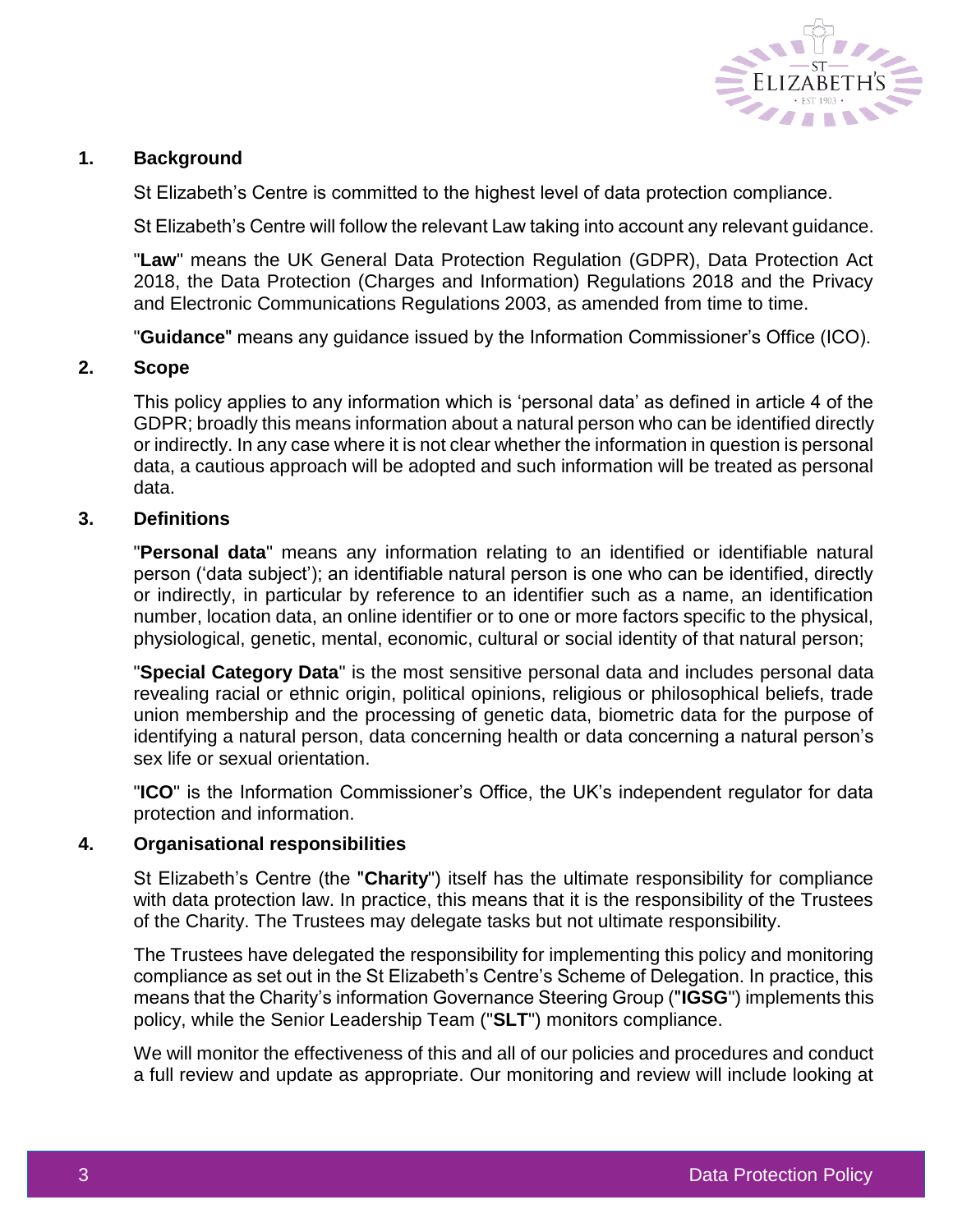

how our policies and procedures are working in practice to reduce the risks posed to the Charity.

The Trustees and staff working together ensure that the data protection principles (set out below) are complied with and that the Charity is able to demonstrate this.

The Data Protection Compliance Officer is responsible for overseeing this policy and developing data-related policies and guidelines.

Please contact the Data Protection Compliance Officer with any questions about the operation of this policy or the GDPR or if you have any concerns that this policy is not being or has not been followed.

The Data Protection Compliance Officer's contact details are set out below:

- Data Protection Officer: Rod Jenkins
- Email: [DPO@stelizabeths.org.uk](mailto:DPO@stelizabeths.org.uk)
- Telephone: 01279 844 205

#### **5. Data Protection Principles**

St Elizabeth's Centre will comply with the principles of data protection which are set out below:

All personal data shall be:

- (a) processed lawfully, fairly and in a transparent manner;
- (b) collected for specific explicit and legitimate purposes and shall not be further processed in a manner which is incompatible with those purposes;
- (c) adequate, relevant and limited to what is necessary in relation to the purpose;
- (d) accurate and where necessary, kept up to date;
- (e) kept in a form which permits identification of individuals for no longer than necessary for the purpose; and
- (f) processed in a manner that ensures appropriate security of the personal data, including protection against unauthorised or unlawful processing and against accidental loss, destruction or damage, using appropriate technical or organisational measures.

St Elizabeth's Centre will make sure that it is able to demonstrate compliance with these principles.

#### **6. Staff responsibilities**

A member of staff's job description will set out any specific data protection responsibilities which they have. All staff including volunteers are expected to ensure compliance with the law by following all relevant policies and procedures and in particular shall follow these rules: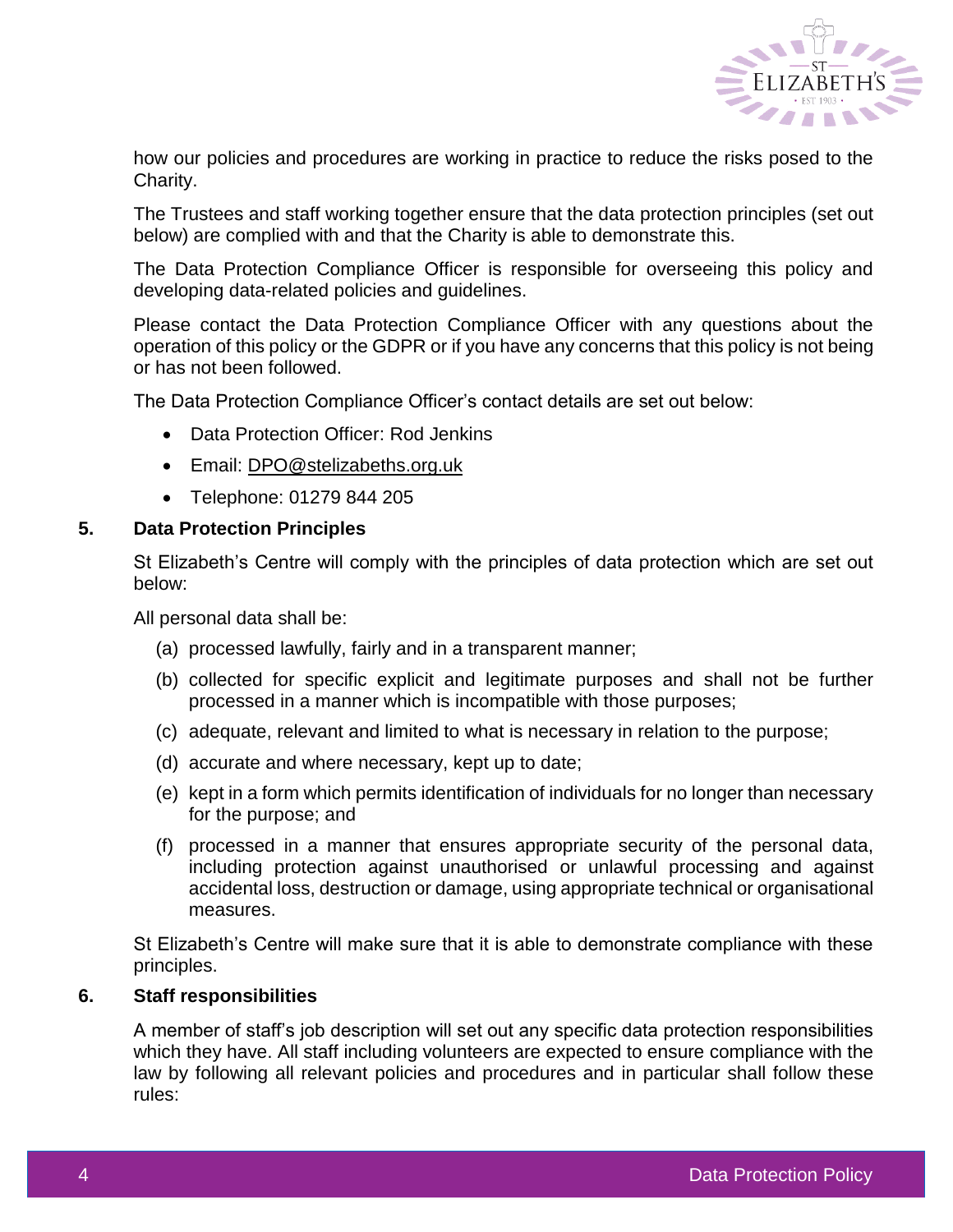

- (a) Make sure that any personal data held is accurate and up to date.
- (b) Follow the Charity's Records Retention Policy and do not keep personal data longer than necessary.
- (c) Make sure you store personal data carefully in accordance with the procedures in your team. Do not leave it unsecured, whether at work, when working at home or when travelling.
- (d) Be careful when you send personal data outside St Elizabeth's Centre. Make sure that you are allowed to do so and protect it during transit, following the IT policies [\(Information Security Policy, Communications, Email and internet Security Policy](http://intranet/Personnel%20Documents/Forms/AllItems.aspx?RootFolder=%2fPersonnel%20Documents%2f03%2e%20Standards%20and%20Expectations%2fUse%20of%20IT%20and%20Telecommunications%2c%20Photos%20and%20Recording&FolderCTID=&View=%7b9E3C1694%2d1752%2d43BA%2d838A%2d71445F0A9E13%7d) and [Bring your Own Device \(BYOD\) Policy,](http://intranet/Personnel%20Documents/Forms/AllItems.aspx?RootFolder=%2fPersonnel%20Documents%2f03%2e%20Standards%20and%20Expectations%2fUse%20of%20IT%20and%20Telecommunications%2c%20Photos%20and%20Recording&FolderCTID=&View=%7b9E3C1694%2d1752%2d43BA%2d838A%2d71445F0A9E13%7d) all of which may be found on the intranet) at all times.
- (e) Inside St Elizabeth's Centre, only share personal data on a 'need to know' basis.
- (f) Respect the rights of individuals by actioning any individual requests by referring them as required in this policy.
- (g) Be very careful about making a new collection of personal data or using existing data for a new purpose. Proper consideration must be given to this and the Data Protection Compliance Officer (Rod Jenkins) must be consulted.

#### **7. The Personal Data which St Elizabeth's Centre holds**

St Elizabeth's Centre holds personal data about a number of different categories of individuals. These are set out below together with an indication of the type of personal data held. St Elizabeth's Centre will not process personal data unless it is lawful to do so. Apart from some exemptions laid down by law, any processing of personal data can only take place if certain conditions are met. All processing must have a lawful basis which is set out in article 6 of the UK GDPR (General Data Protection Regulation) and in the case of Special Category Data a condition in article 9 of the UK GDPR must also be met. Individuals are provided with a privacy notice explaining the conditions which apply.

The available article 6 bases are:

- (a) **Consent:** the individual has given clear consent for the Charity to process their personal data for a specific purpose.
- (b) **Contract:** the processing is necessary for a contract the Charity has with the individual, or because they have asked us to take specific steps before entering into a contract.
- (c) **Legal obligation:** the processing is necessary for the Charity to comply with the law (not including contractual obligations).
- (d) **Vital interests:** the processing is necessary to protect someone's life.
- (e) **Public task:** the processing is necessary to perform a task in the public interest or for official functions, and the task or function has a clear basis in law.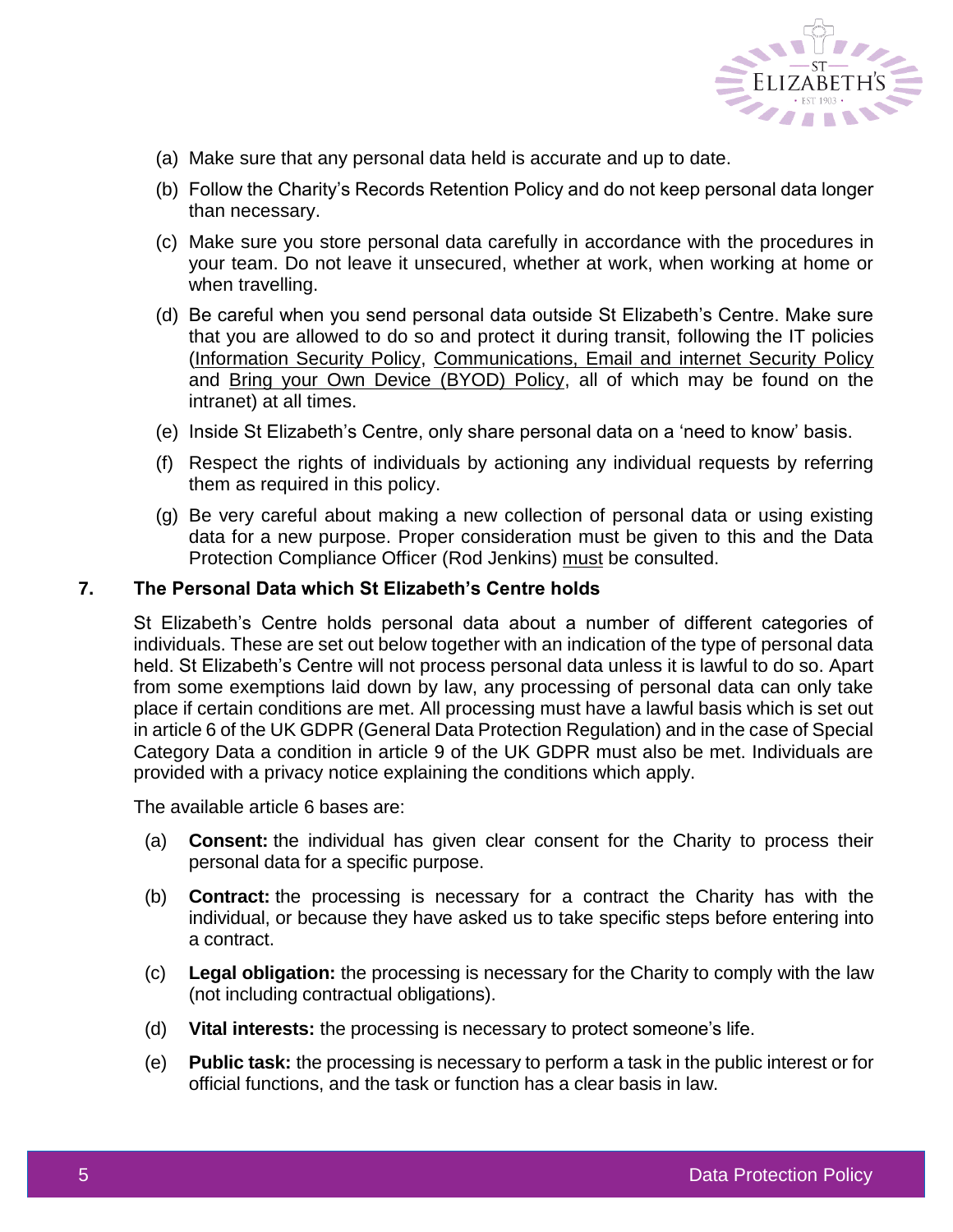

(f) **Legitimate interests:** the processing is necessary for the Charity's legitimate interests or the legitimate interests of a third party, unless there is a good reason to protect the individual's personal data which overrides those legitimate interests.

Whenever the processing of personal data is based on legitimate interests, those legitimate interests must be fully assessed using the legitimate interest assessment template provided by the ICO.

The available article 9 bases are:

- (a) Explicit consent
- (b) Employment, social security and social protection (if authorised by law)
- (c) Vital interests
- (d) Not-for-profit bodies
- (e) Made public by the data subject
- (f) Legal claims or judicial acts
- (g) Reasons of substantial public interest (with a basis in law)
- (h) Health or social care (with a basis in law)
- (i) Public health (with a basis in law)
- (j) Archiving, research and statistics (with a basis in law)

Whenever personal data is processed on the basis of article 9 (b), (g) or (h) an appropriate policy document based on the ICO template must be in place.

St Elizabeth's Centre holds personal data as follows:

## 7.1. Those who work for the Charity:

- Employees (including bank staff)
- Agency Staff
- Volunteers

We hold a range of personal data about the above people. The personal data will include information which is Special Category Data (sensitive information) in particular information relating to health. We only collect this where it is needed in connection with the role at St Elizabeth's Centre and where we have established a legal justification (called a legal basis) for having this information. All employees (including bank staff), agency staff and volunteers are provided with a privacy notice which gives further details of the information we have about them and why we have it.

- 7.2. Service Users:
	- Residents in the Children's Home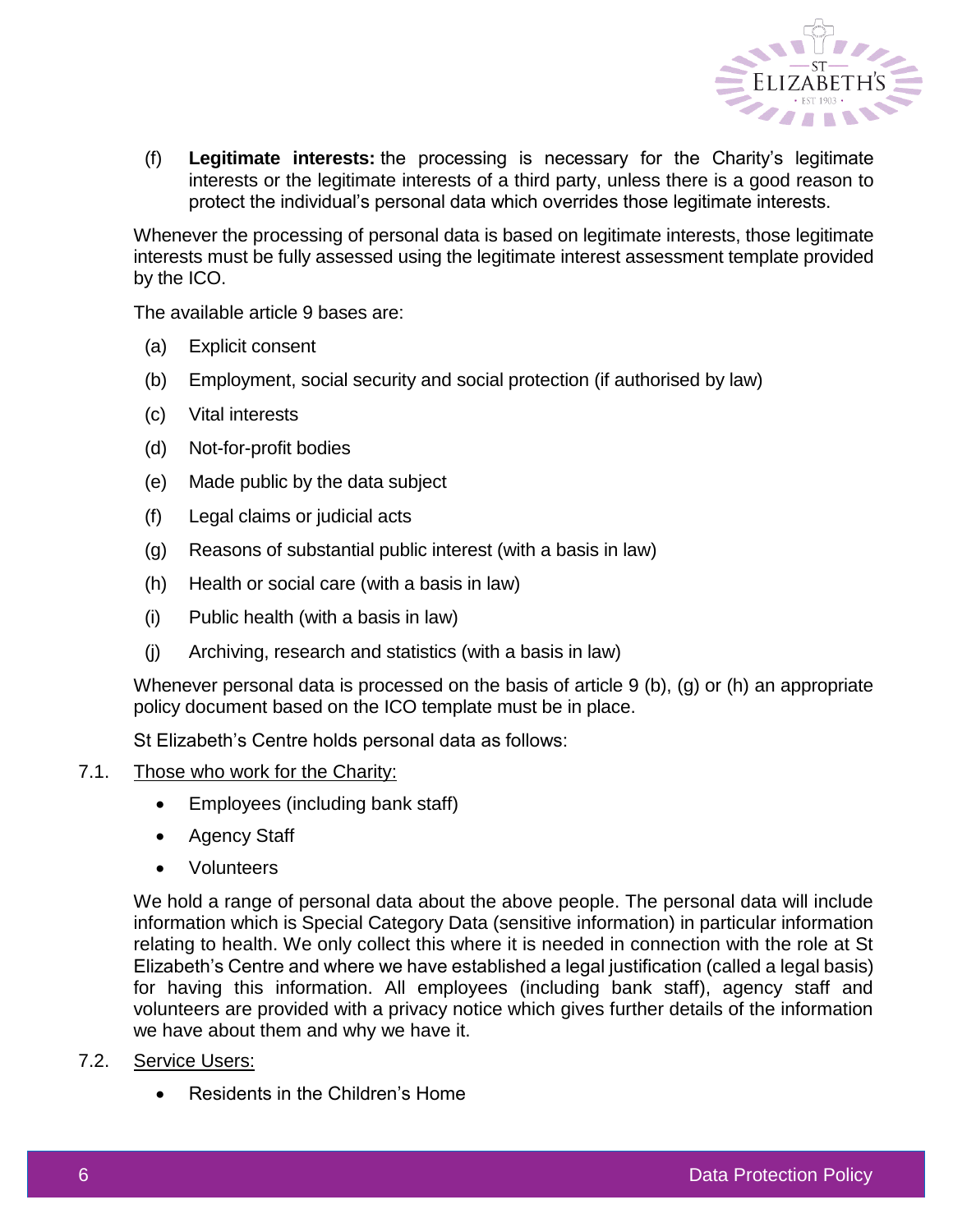

- Residents in the Adult Home (including residents at Windhill)
- Pupils attending the School
- Students attending the College
- Those attending Day Opportunities

We hold a range of personal data about the above people. The personal data will include a large amount of information which is Special Category Data (sensitive information), in particular information relating to health. We only collect this where it is needed in connection with the services which we provide and where we have established a legal justification (called a legal basis) for having this information. All service users (or their parent, guardian(s) or representative(s)) are provided with a privacy notice which gives further details of the information we have about them and why we have it.

# 7.3. Other contacts:

- **Contractors**
- Employees of other organisations with whom we come into contact in the course of running St Elizabeth's Centre
- Parents / guardians / representatives of service users
- Emergency contacts for service users / staff

The personal data which we have about the above contacts is ordinary contact information. For contractors and employees of other organisations, this will normally be business contact details such as name, telephone number and business email address. For parents / guardians / representatives and emergency contacts, we also collect personal contact details such as home phone number and address, and the relationship to the service user. Further details are in the relevant privacy notices provided to individuals.

#### **8. Disclosures of personal data**

No disclosure of personal data will be made unless the disclosure is permitted by law.

Apart from some exemptions laid down by law, any processing of personal data including disclosure of it can only be done if certain conditions are met. All processing must have a lawful basis which is set out in article 6 of the UK GDPR (General Data Protection Regulation) and in the case of Special Category Data a condition in article 9 of the UK GDPR must also be met. See section 7 for an explanation of articles 6 and 9. Individuals are provided with a privacy notice explaining the conditions which apply.

## 8.1. **Sharing personal data internally**

Personal data should only be shared with other members of staff or teams on a 'need to know basis' This is particularly important where the information is Special Category Data (sensitive information).

#### 8.2. **Sharing personal data outside St Elizabeth's Centre**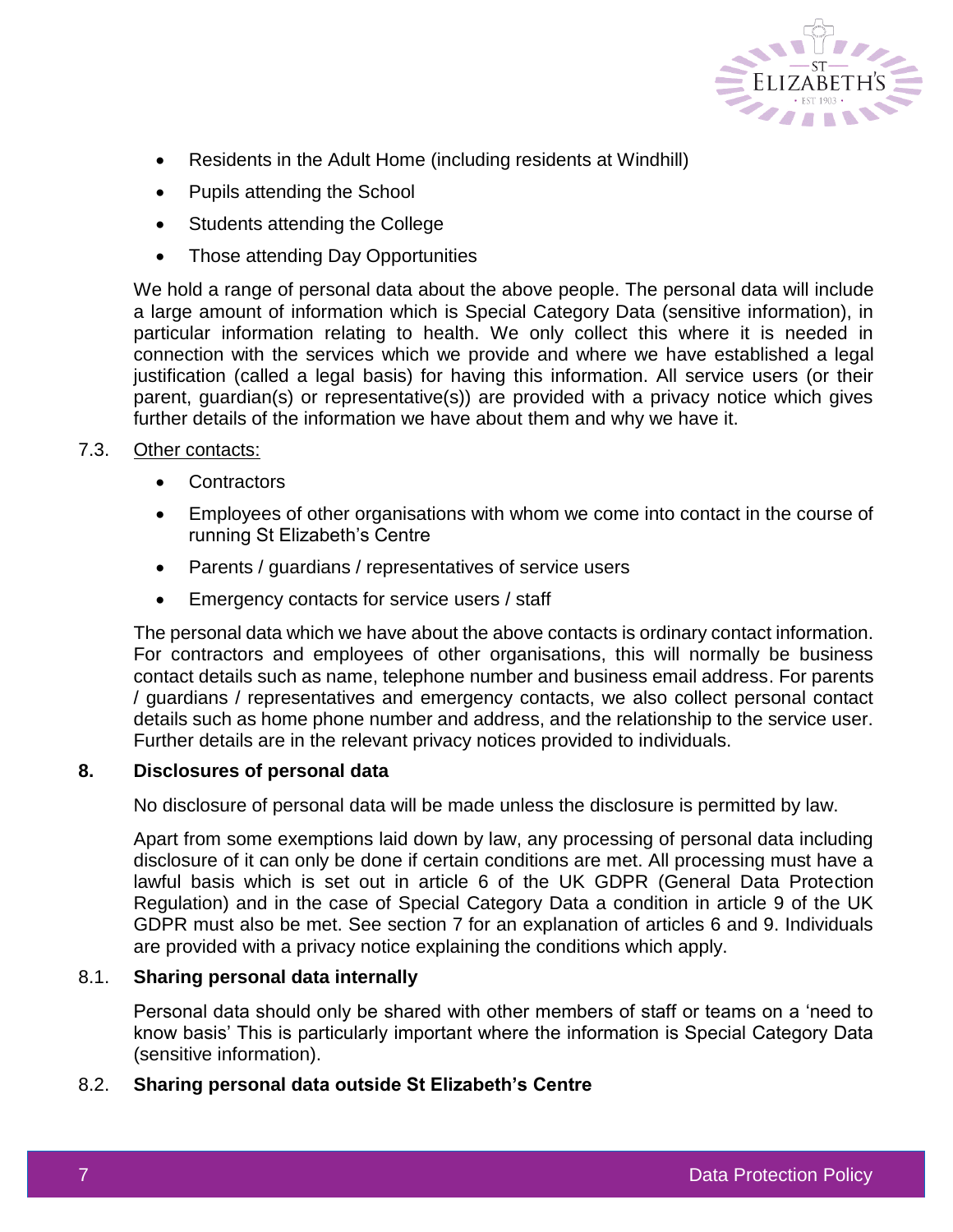

Data must not be shared routinely unless it is covered by existing documented data sharing arrangements. When relying on such an arrangement care should be taken to make sure that the sharing is within the agreed terms i.e. it is personal data of the sort covered by the arrangement and it is being shared for the purpose set out in the arrangement. If no sharing arrangement is in place or if the existing arrangement does not cover the sharing, then the Data Protection Compliance Officer must be consulted. It is important that a decision to share personal data is carefully considered and documented, even if it a disclosure that will only be required very rarely.

In line with the principle of accountability, St Elizabeth's Centre must check that they are being responsible in disclosing personal data to another organisation. All reasonable efforts should be made to ensure that the organisation to which the personal data is to be disclosed meets a good standard of compliance with data protection law.

Before any personal data is shared, the potential need for a Data Protection Impact Assessment (DPIA) to be carried out will be assessed having regard to the ICO guidance and checklists. A DPIA must be carried out in any case where there is a high risk to individuals. In a case where high risk cannot immediately be ruled out a DPIA should be carried out as this is the best way to assess the level of risk.

## **9. Data Processing Arrangements**

St Elizabeth's Centre uses a number of data processors. A data processor processes personal data under the instructions of St Elizabeth's Centre. Where an individual's personal data is processed by a data processor this is made clear to them in the privacy notice provided to them. There must by law be a written data processing agreement in place for every data processing arrangement and no data should be processed without such an agreement in place. If a member of staff wishes to use a new processor, then the Data Protection Compliance Officer must be consulted before any personal data is disclosed to the processor.

Before engaging any processor, a full due diligence process must be carried out to check that the processor can provide sufficient guarantees that they will implement appropriate technical and organisational measures to ensure their processing will meet UK GDPR requirements and protect data subjects' rights.

# **10. New collection or use of personal data**

If a member of staff intends to collect additional personal data or to deploy existing personal data for a new purpose, then they must consult with both their Head of Service and the Data Protection Compliance Officer. A data protection impact assessment may need to be carried out to determine whether the new collection or use can go ahead and, if it can, there may be a need to update documentation such as the central record of processing activities (ROPA) or privacy notices.

#### **11. Retention Policy**

St Elizabeth's Centre only retains personal data for as long as it needs it. For further details, please see the Records Retention Policy.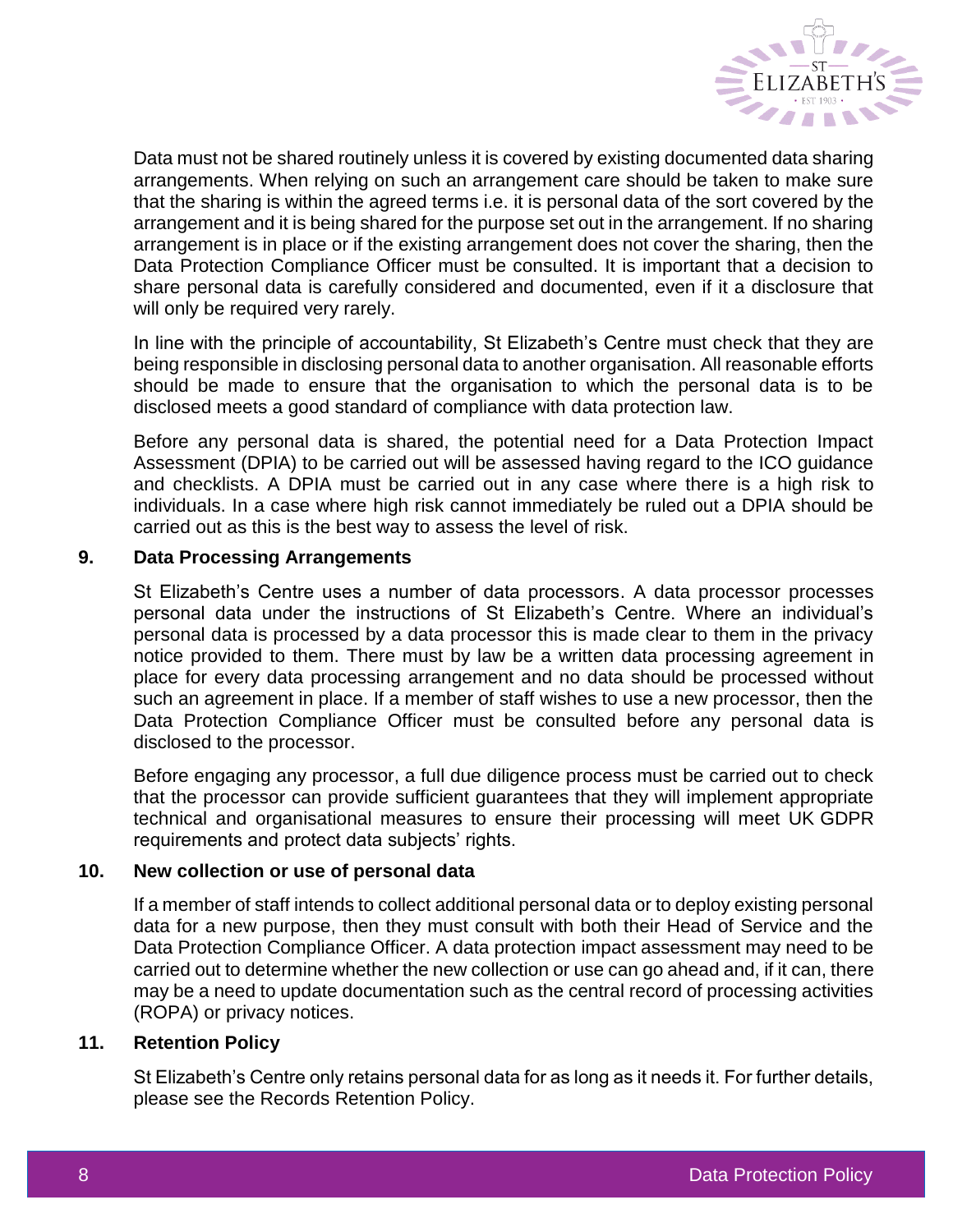

# **12. Individual rights**

The individuals whose personal data is processed by the St Elizabeth's Centre have individual rights which are set out below:

## **Right of access**

Individuals have the right to ask for a copy of the personal information which St Elizabeth's Centre has about them and to be informed about how it is processed. More information about this right can be found here:

<https://ico.org.uk/your-data-matters/your-right-of-access/>

## **Right of rectification**

Individuals have the right to rectification. This means that they can ask St Elizabeth's Centre to correct the personal information it has about them. More information can be found here:

<https://ico.org.uk/your-data-matters/your-right-to-get-your-data-corrected/>

## **Right of Erasure**

Individuals have the right to erasure also often referred to as the 'right to be forgotten'. This is the right to have their personal information deleted. More information can be found here:

<https://ico.org.uk/your-data-matters/your-right-to-get-your-data-deleted/>

#### **Right to object to processing**

Individuals have the right to object to what St Elizabeth's Centre does with their personal information. More information can be found here:

<https://ico.org.uk/your-data-matters/the-right-to-object-to-the-use-of-your-data/>

#### **Right to portability**

Individuals have the right to transfer personal data from on organisation to another but it only applies in certain circumstances. More information can be found here:

<https://ico.org.uk/your-data-matters/your-right-to-data-portability/>

#### **Right to withdraw consent**

Where St Elizabeth's Centre processes personal data on the basis of consent that consent can be withdrawn at any time.

More information can be found here:

[https://ico.org.uk/for-organisations/guide-to-data-protection/guide-to-the-general](https://ico.org.uk/for-organisations/guide-to-data-protection/guide-to-the-general-data-protection-regulation-gdpr/consent/how-should-we-obtain-record-and-manage-consent/#how6)[data-protection-regulation-gdpr/consent/how-should-we-obtain-record-and](https://ico.org.uk/for-organisations/guide-to-data-protection/guide-to-the-general-data-protection-regulation-gdpr/consent/how-should-we-obtain-record-and-manage-consent/#how6)[manage-consent/#how6](https://ico.org.uk/for-organisations/guide-to-data-protection/guide-to-the-general-data-protection-regulation-gdpr/consent/how-should-we-obtain-record-and-manage-consent/#how6)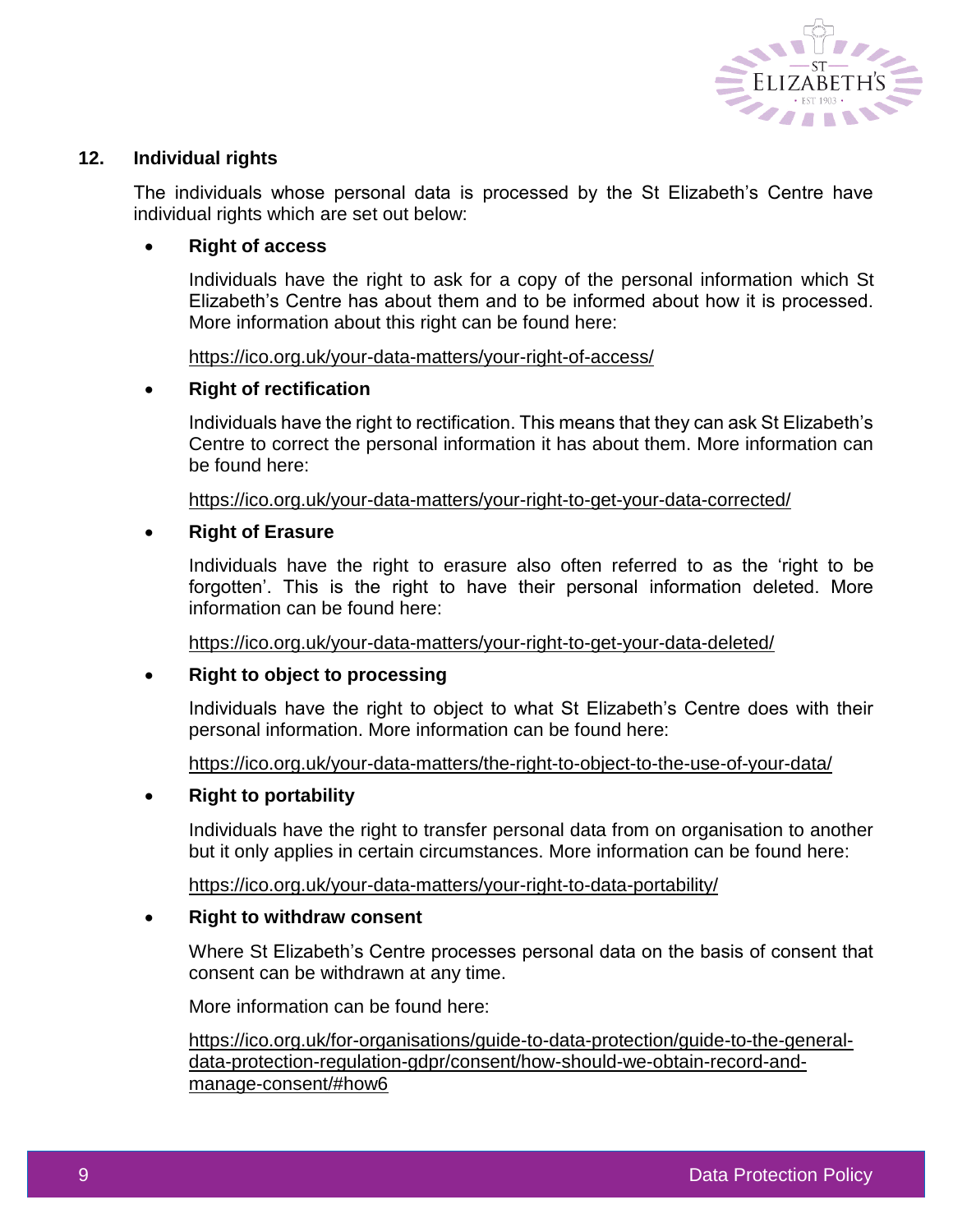

Individuals can exercise their rights by contacting the Data Protection Compliance Officer. St Elizabeth's Centre will normally be under an obligation to respond to the individual within one month, although the deadline may be extended by up to a further two months, where necessary, taking into account the complexity and number of requests. Individuals should note that the above rights are not absolute and there will be circumstances where they do not apply.

There is no charge for individual rights requests except where the requests are manifestly unfounded or excessive in which case St Elizabeth's may either:

- (a) charge a reasonable fee to cover administrative costs, or
- (b) refuse to act on the request(s).

# **13. Handling of Individual Rights Requests**

## 13.1. **Receiving a request and verifying identity**

When someone contacts St Elizabeth's Centre to make an individual rights request, the request shall be referred to the Data Protection Compliance Officer immediately or in her absence to Jill Rankin, CEO. If a request is made verbally then the staff member who receives the request should make a written note of what the person is asking so that the Data Protection Compliance Officer can check this with the individual.

The Data Protection Compliance Officer will identify which individual rights apply to the request made by the individual referring to the ICO guidance and seeking legal advice if needed.

The Data Protection Compliance Officer will confirm the identity of the person making the request before disclosing any personal data to them. Formal identification is not necessary where the Data Protection Compliance Officer is already certain of the identity of the person and that it is that person who has approached the Centre. An example of where the Data Protection Compliance Officer can be certain would be where a resident has made a request using an email address they always use and the Centre is able to check with them that they did send the email. The issue of identification of the requester should always be approached with caution because of the risk of fraud. In any case where the identity of the individual is not certain, the identity must be verified using reliable documents such as a passport or photo card driving licence. A full list of acceptable documentation is listed below:

| <b>Proof of name</b>                                                                                                             | <b>Proof of address</b>                                                                                           |
|----------------------------------------------------------------------------------------------------------------------------------|-------------------------------------------------------------------------------------------------------------------|
| Current signed passport                                                                                                          | Utility bill (gas, electric, satellite television,<br>landline phone bill) issued within the last<br>three months |
| Original birth certificate (UK birth<br>certificate issued within 12 months of the<br>date of birth in full form including those | Local authority council tax bill for the<br>current council tax year                                              |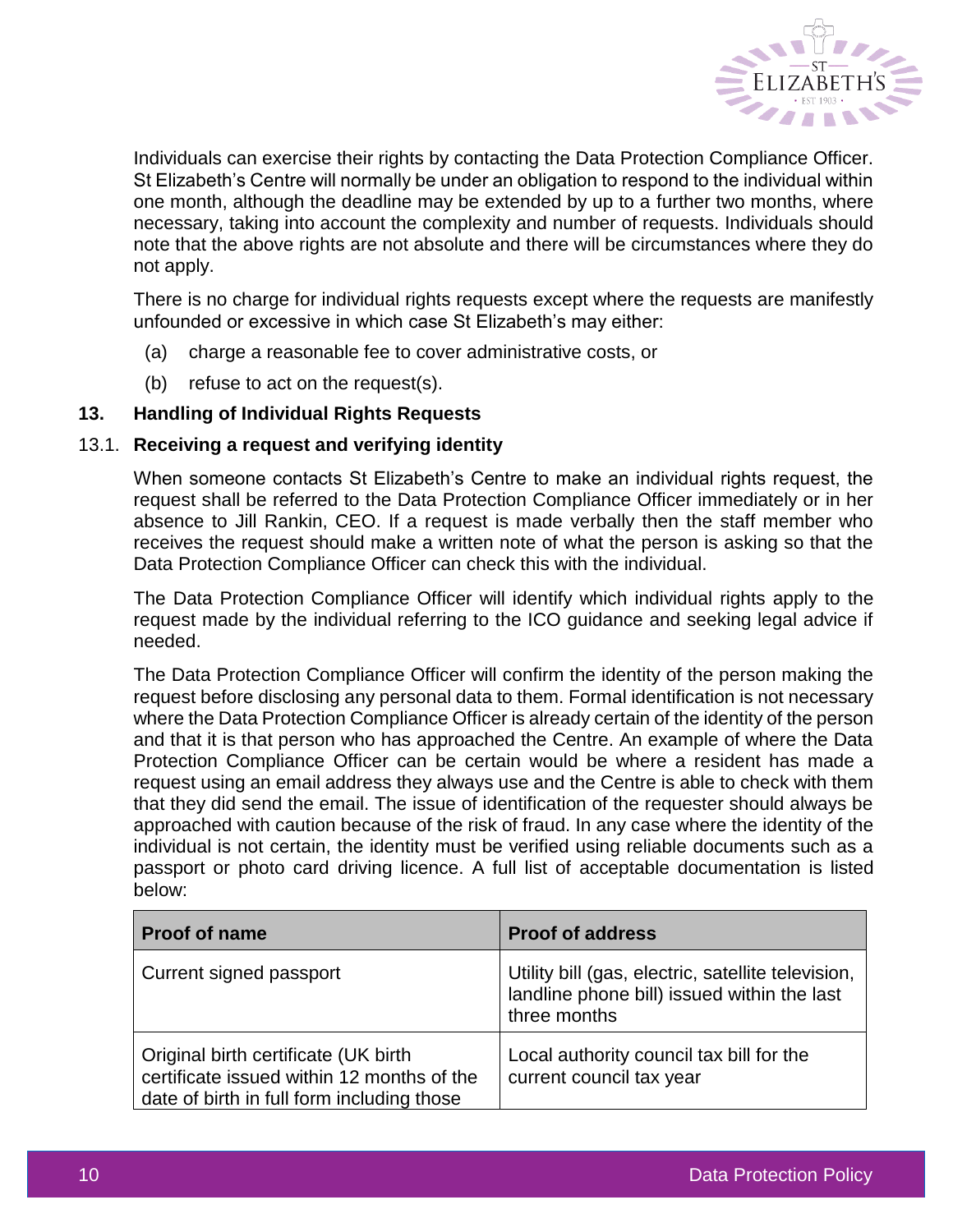

| issued by UK authorities overseas such<br>as Embassies High Commissions and HM<br>Forces)               |                                                                                                                                  |
|---------------------------------------------------------------------------------------------------------|----------------------------------------------------------------------------------------------------------------------------------|
| EEA member state identity card (which<br>can also be used as evidence of address<br>if it carries this) | Current UK driving licence (but only if not<br>used for the name evidence)                                                       |
| Current UK or EEA photocard driving<br>licence                                                          | Bank, Building Society or Credit Union<br>statement or passbook dated within the<br>last three months                            |
| Full old-style driving licence                                                                          | Original mortgage statement from a<br>recognised lender issued for the last full<br>year                                         |
| Photographic registration cards for self-<br>employed individuals in the construction<br>industry -CIS4 | Solicitors letter within the last three<br>months confirming recent house purchase<br>or land registry confirmation of address   |
| Benefit book or original notification letter<br>from Benefits Agency                                    | Council or housing association rent card<br>or tenancy agreement for the current year                                            |
| Firearms or shotgun certificate                                                                         | Benefit book or original notification letter<br>from Benefits Agency (but not if used as<br>proof of name)                       |
| Residence permit issued by the Home<br>Office to EEA nationals on sight of own<br>country passport      | HMRC self-assessment letters or tax<br>demand dated within the current financial<br>year                                         |
| National identity card bearing a<br>photograph of the applicant                                         | Electoral Register entry or NHS Medical<br>card or letter of confirmation from GP's<br>practice of registration with the surgery |

#### 13.2. **Requests made by someone on behalf of someone else**

Individual requests made by someone other than the data subject (the person the personal data relates to) should be approached with caution. Personal data should not be released unless it is clear that the person making the request has the authority to act on behalf of the person the personal data is about. For example, if a solicitor makes a request on behalf of their client then it will be necessary to ask for the signed authority of their client.

Children can make their own requests if they have capacity and understanding to do so. The age at which they have sufficient capacity and understanding will vary and be affected by any special educational needs they have which would affect their level of understanding. The capacity of a child should be assessed on an individual basis. If a child has capacity,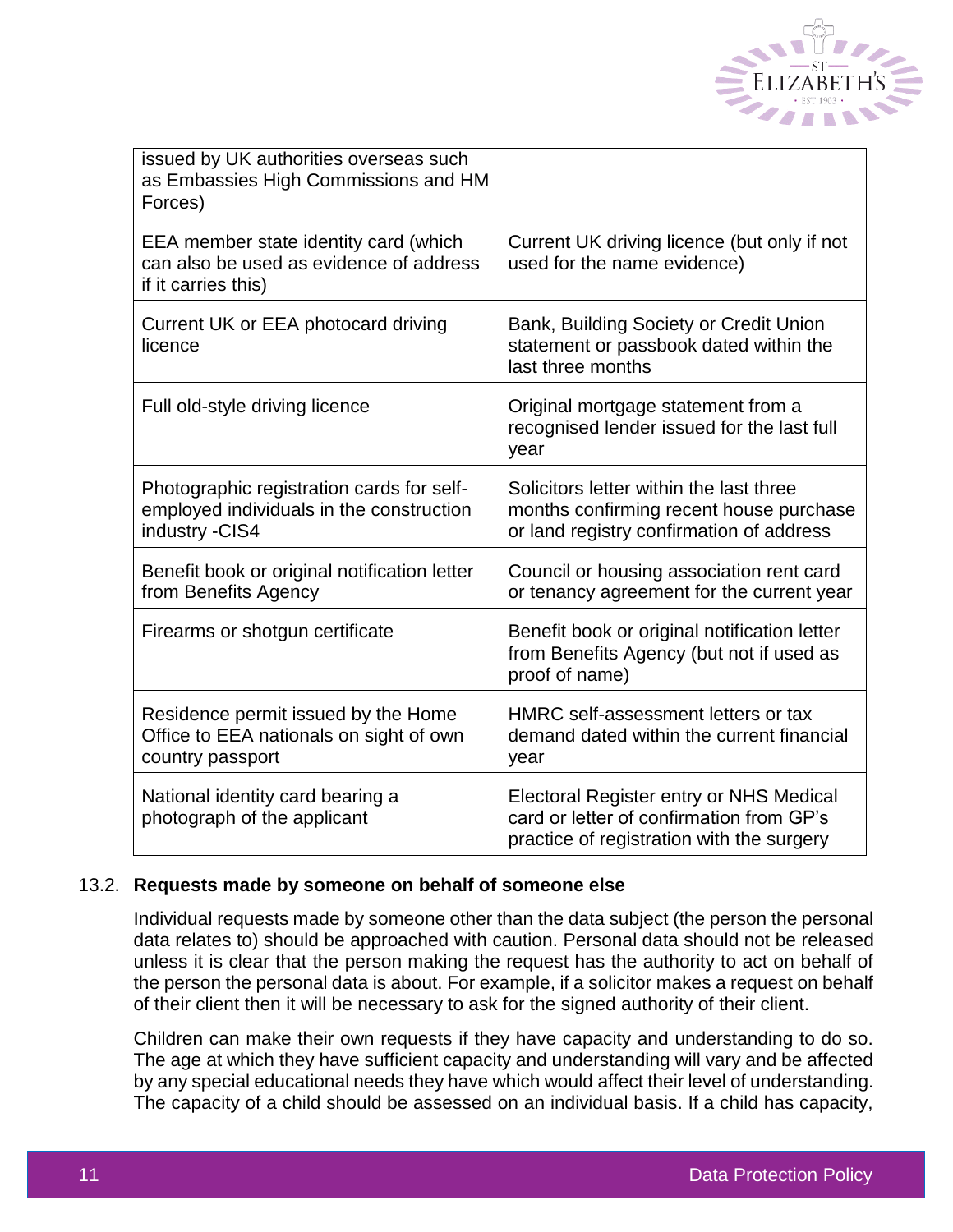

then they should make their own request but if a parent, guardian or representative makes it for them then it is most straightforward if the child confirms that they authorise their parent, guardian or representative to make the request for them. This does not mean that the consent of a child with capacity will always be required for information about them to be given to their parent, guardian or representative, but where a formal individual rights request is received, obtaining the consent of the child will make the request more straightforward to deal with. The ICO guidance recommends this approach.

For adults without capacity, the Charity should check that anyone making requests on their behalf is authorised to do so

All individual rights requests will be handled in accordance with the law and the Data Protection Compliance Officer will take into account the ICO guidance and follow it unless there is a very good reason not to do so. The ICO Guidance can be found here: [Right of](https://ico.org.uk/for-organisations/guide-to-data-protection/guide-to-the-general-data-protection-regulation-gdpr/individual-rights/right-of-access/#children)  [access | ICO](https://ico.org.uk/for-organisations/guide-to-data-protection/guide-to-the-general-data-protection-regulation-gdpr/individual-rights/right-of-access/#children)

#### **14. Personal Data Breach**

A Personal Data Breach is defined in the GDPR as 'a breach of security leading to the accidental or unlawful destruction, loss, alteration, unauthorised disclosure of, or access to, personal data transmitted, stored or otherwise processed'.

The following is a non-exhaustive list of events which will be a personal data breach if personal data is affected:

- (a) loss or theft of data or equipment on which personal data is stored, for example loss of a laptop or a paper file (this includes accidental loss);
- (b) inappropriate access controls allowing unauthorised use of personal data;
- (c) equipment failure;
- (d) human error (for example sending an email or SMS to the wrong recipient);
- (e) unforeseen circumstances such as a fire or flood; or
- (f) hacking, phishing and other "blagging" attacks where information is obtained by deceiving whoever holds it.

When an event occurs, which is or may be a Personal Data Breach the Breach Management Procedure will be implemented.

#### 14.1. **Reporting a personal data breach internally**

If any member of staff knows or suspects a personal data breach has occurred, they should immediately report it to the Head of Service using the data breach report form (which can be found below at the Appendix or obtained from the Head of Service or the Data Protection Compliance Officer and is available on the intranet); and email the completed form to the Head of Service and the Data Protection Compliance Officer;

Where appropriate, you should liaise with your line manager about completion of the data breach report form. Breach reporting is encouraged throughout the Charity and staff are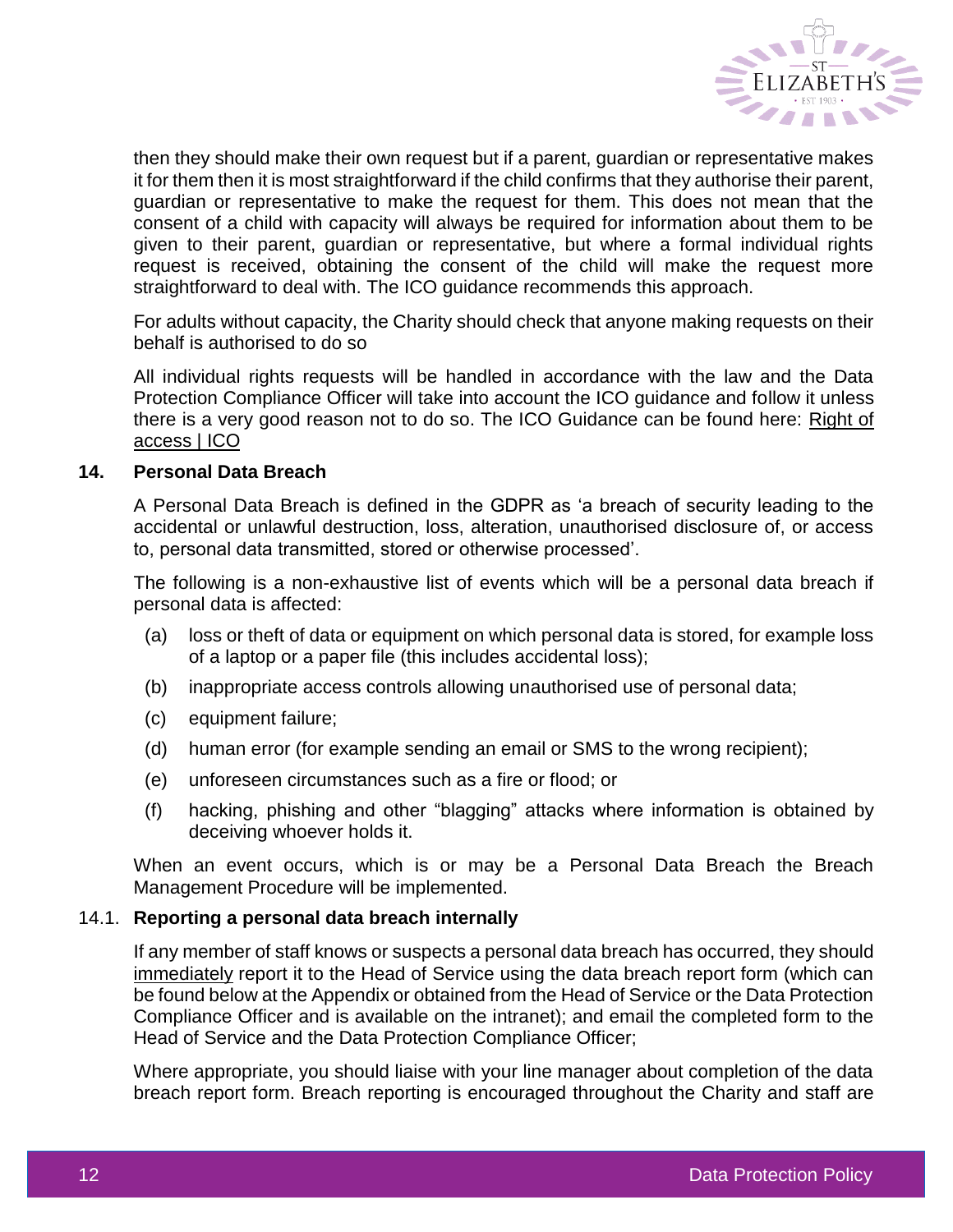

expected to seek advice if they are unsure as to whether the breach should be reported and / or could result in a risk to the rights and freedom of individuals. They can seek advice from the relevant Head of Service or the Data Protection Compliance Officer.

Once reported, you should not take any further action in relation to the breach. In particular, you must not notify any affected individuals or regulators or investigate further. The Head of Service will acknowledge receipt of the data breach report form and take appropriate steps to deal with the report in collaboration with the Data Protection Compliance Officer.

Prevention is always better than dealing with data protection as an after-thought. Data security concerns may arise at any time and we would encourage you to report any concerns (even if they do not meet the criteria of a data breach) that you may have to the Head of Service or the Data Protection Compliance Officer. This can help capture risks as they emerge, protect the Centre from personal data breaches and keep our processes up to date and effective.

#### 14.2. **Procedure for handling actual or potential personal data breaches**

The Registered Manager of the Children's Home, Head of School, Head of College and Head of the Adult Care Services have responsibility for breach notification within their respective areas (Head of Service). They are each responsible for ensuring breach notification processes are adhered to by all staff within their respective service area and are the designated point of contact for personal data breaches for each respective service.

In the absence of the Head of Service, please contact the Data Protection Compliance Officer.

#### 14.3. **Managing and recording a breach**

On being notified of a suspected personal data breach, the Head of Service will notify the Data Protection Compliance Officer. Collectively they will take immediate steps to establish whether a personal data breach has in fact occurred. If so they will take steps to:

- (a) where possible, contain the data breach;
- (b) as far as possible, recover, rectify or delete the data that has been lost, damaged or disclosed;
- (c) assess and record the breach in St Elizabeth's Centre's data breach register;
- (d) where relevant, notify the ICO;
- (e) where relevant, notify data subjects affected by the breach;
- (f) where relevant, notify other appropriate parties to the breach;
- (g) take steps to prevent future breaches.

#### 14.4. **Reporting the breach externally**

St Elizabeth's Centre must notify the ICO of a data breach where it is likely to result in a risk to the rights and freedoms of individuals. This means that the breach needs to be more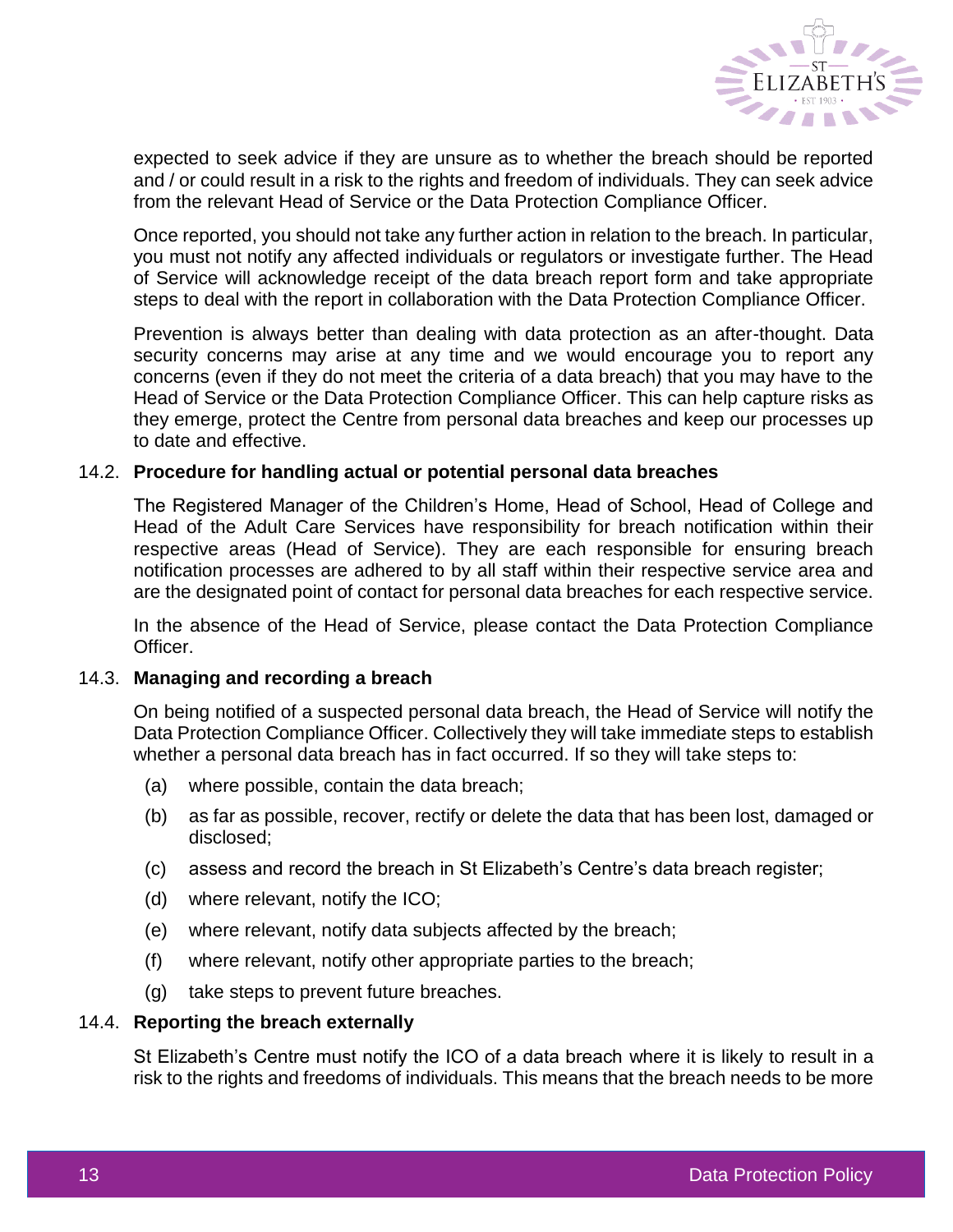

than just losing personal data and if unaddressed the breach is likely to have a significant detrimental effect on individuals.

Examples of where the breach may have a significant effect includes:

- (a) potential or actual discrimination;
- (b) potential or actual financial loss;
- (c) potential or actual loss of confidentiality;
- (d) risk to physical safety or reputation;
- (e) exposure to identity theft (for example through the release of non-public identifiers such as passport details); or
- (f) the exposure of the private aspect of a person's life becoming known by others.

If the breach is likely to result in a high risk to the rights and freedoms of individuals, then the individual(s) must also be notified directly.

#### 14.5. **Notifying the ICO**

The Head of Service or Data Protection Compliance Officer will notify the ICO when a personal data breach has occurred which is likely to result in a risk to the rights and freedoms of individuals.

This will be done without undue delay and, where possible, within 72 hours of becoming aware of the breach. If St Elizabeth's Centre is unsure of whether to report a breach, the assumption will be to report it.

Where the notification is not made within 72 hours of becoming aware of the breach, written reasons will be recorded as to why there was a delay in referring the matter to the ICO. St Elizabeth's Centre may be fined by the ICO if the breach is reported after the 72-hour point without very good reasons for the delay.

#### 14.6. **Notifying affected individuals**

Where the data breach is likely to result in a high risk to the rights and freedoms of individuals, the Head of Service will notify the affected individuals without undue delay including the name and contact details of the Data Protection Compliance Officer and ICO, the likely consequences of the data breach and the measures the Charity has taken or intend to take to address the breach.

When determining whether it is necessary to notify individuals directly of the breach, the Head of Service will cooperate with and seek guidance from the Data Protection Compliance Officer, the ICO and any other relevant authorities (such as the police).

If it would involve disproportionate effort to notify the data subjects directly (for example, by not having contact details of the affected individual) then St Elizabeth's Centre will consider alternative means to make those affected aware (for example by making a statement on the Charity's website).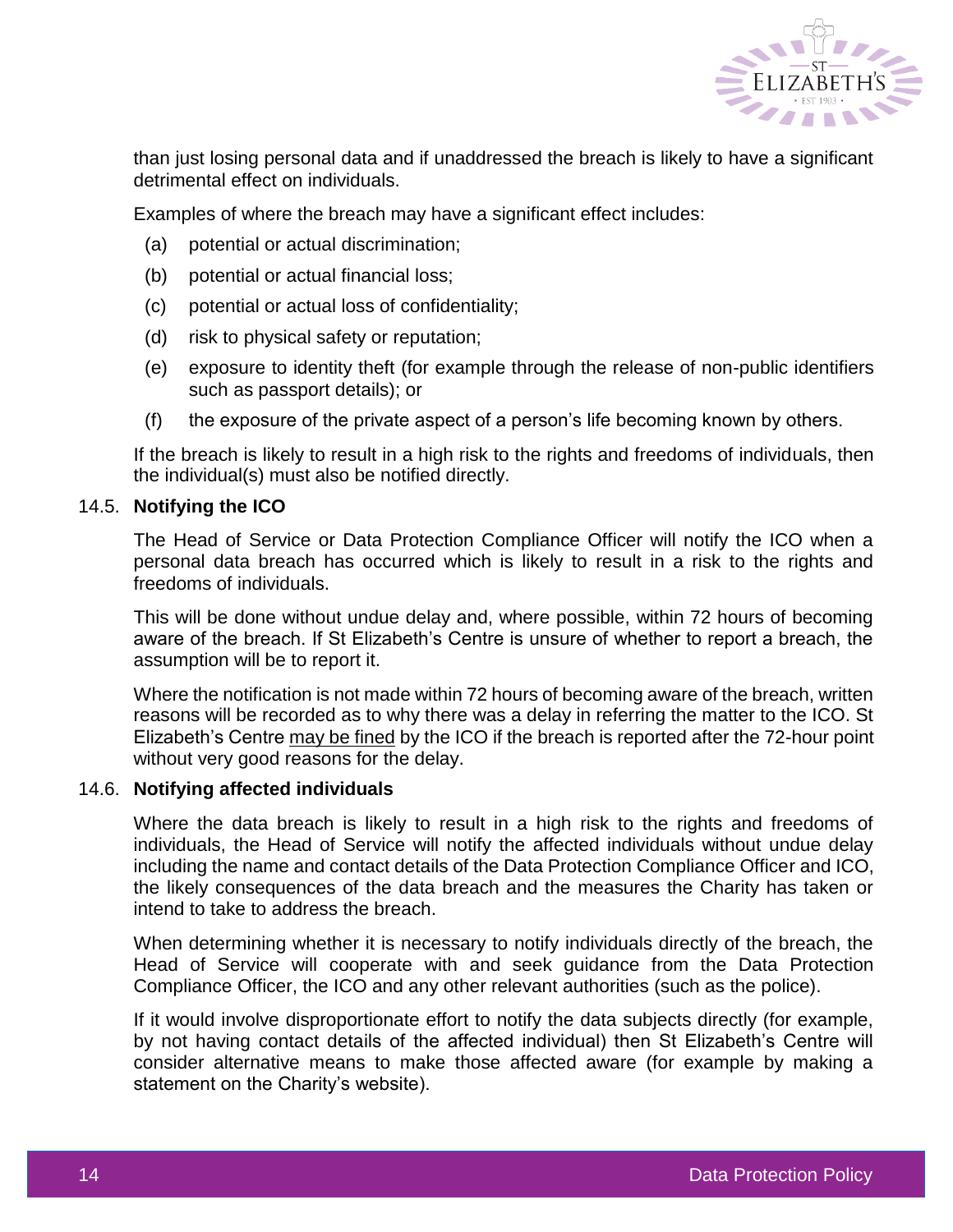

# 14.7. **Notifying other authorities**

St Elizabeth's Centre will need to consider whether other parties need to be notified of the breach. For example:

- (a) Insurers;
- (b) Parents / guardian(s) / representative(s);
- (c) Third parties (for example when they are also affected by the breach);
- (d) Local authority; or
- (e) The police (for example if the breach involved theft of equipment or data).

This list is non-exhaustive.

#### 14.8. **Assessing the breach**

Once initial reporting procedures have been carried out, St Elizabeth's Centre will carry out all necessary investigations into the breach.

St Elizabeth's Centre will identify how the breach occurred and take immediate steps to stop or minimise further loss, destruction or unauthorised disclosure of personal data. We will identify ways to recover correct or delete data (for example notifying our insurers or the police if the breach involves stolen hardware or data).

Having dealt with containing the breach, St Elizabeth's Centre will consider the risks associated with the breach. These factors will help determine whether further steps need to be taken (for example notifying the ICO and / or data subjects as set out above). These factors include:

- (a) what type of data is involved and how sensitive it is;
- (b) the volume of data affected;
- (c) who is affected by the breach (i.e. the categories and number of people involved);
- (d) the likely consequences of the breach on affected individuals following containment and whether further issues are likely to materialise;
- (e) are there any protections in place to secure the data (for example, encryption, password protection, pseudonymisation);
- (f) what has happened to the data;
- (g) what could the data tell a third party about the individual;
- (h) what are the likely consequences of the personal data breach on St Elizabeth's Centre; and
- (i) any other wider consequences which may be applicable.

#### 14.9. **Completing the Personal Data Breach Log**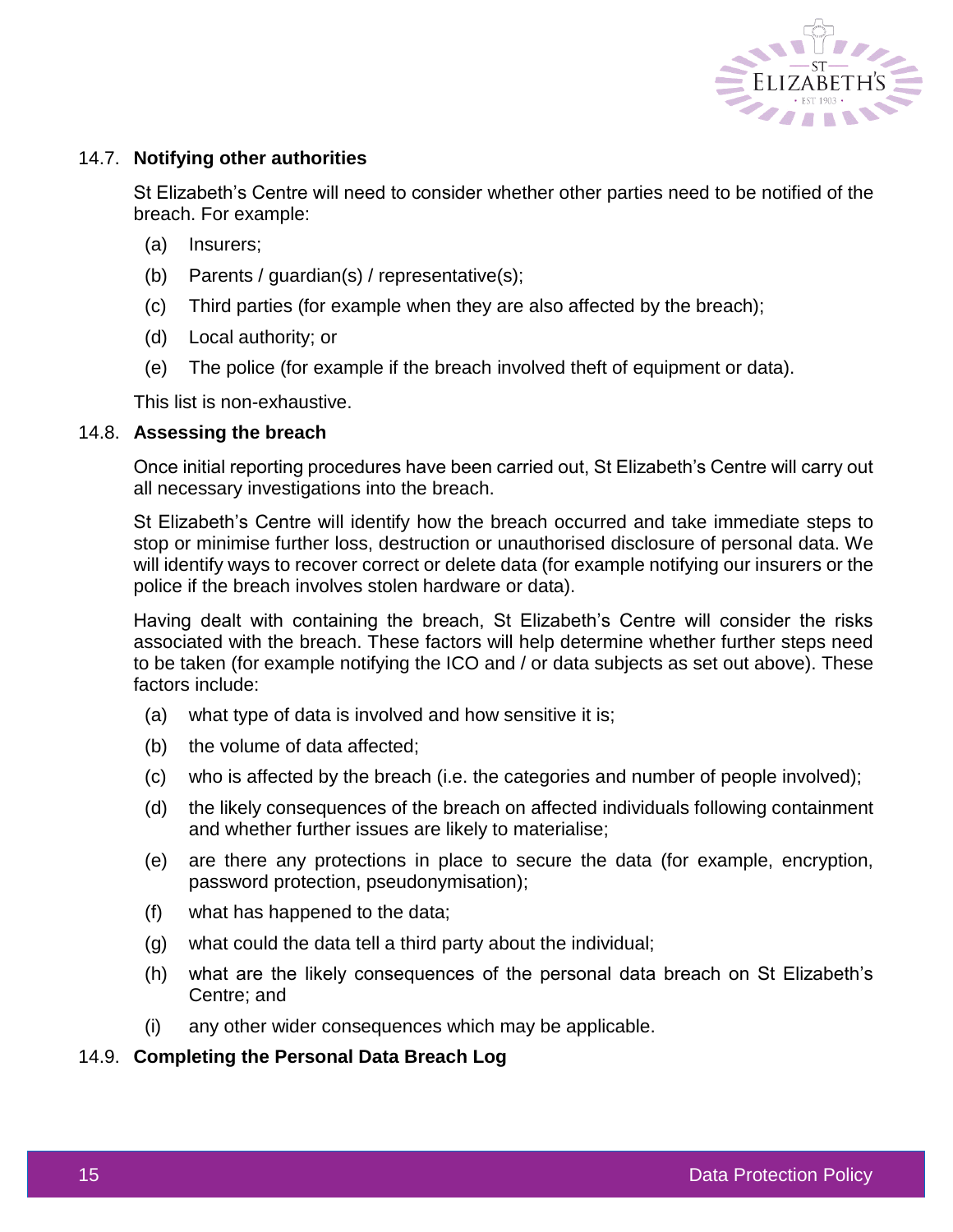

Following a breach, the Data Protection Compliance Officer will log the breach. This record must comprise the facts relating to the personal data breach, its effects and remedial action taken.

## 14.10. **Preventing Future Breaches**

Once the data breach has been dealt with, St Elizabeth's Centre will consider its security processes, with the aim of preventing further breaches. In order to do this, we will:

- (a) establish what security measures were in place when the breach occurred;
- (b) assess whether technical or organisational measures can be implemented to prevent the breach happening again;
- (c) consider whether there is adequate staff awareness of security issues and look to fill any gaps through training or tailored advice;
- (d) consider whether it is necessary to conduct a data protection impact assessment;
- (e) consider whether further audits or data protection steps need to be taken;
- (f) to update the data breach register;
- (g) to debrief the Senior Leadership Team, Finance Audit and Risk Committee and Trustees, following the investigation.

#### **15. Complaints from Individuals**

If at any time you have a complaint about what we do with your personal data, then you can complain to St Elizabeth's Centre. See below for details of our data protection complaints procedure.

# 15.1. **St Elizabeth's Centre Data Protection Complaints Process**

#### 15.2. **Process**

On receiving a data protection complaint, the Data Protection Compliance Officer will acknowledge it within 10 working days and determine whether or not the complainant is seeking to exercise any of his or her data protection rights, seeking clarity from the complainant as necessary. Sometimes a complaint may in fact be an attempt to exercise an individual data protection right such as 'the right to object'. In other cases, it may be a general complaint about data protection policies and practices with no exercise of individual rights. Sometimes, there may be elements of both.

Data protection complaints may on occasion form part of a complaint about another issue or issues which is being handled under St Elizabeth's Centre's general complaints policy. Where this is the case, the data protection matter will be determined under this data protection complaints policy and referred back to the person handling the main complaint, so that the outcome can be included in the response to the individual's main complaint. The only exception to this will be where there is a relevant statutory deadline which means an earlier response is required (see individual rights below).

# 15.3. **Individual Rights**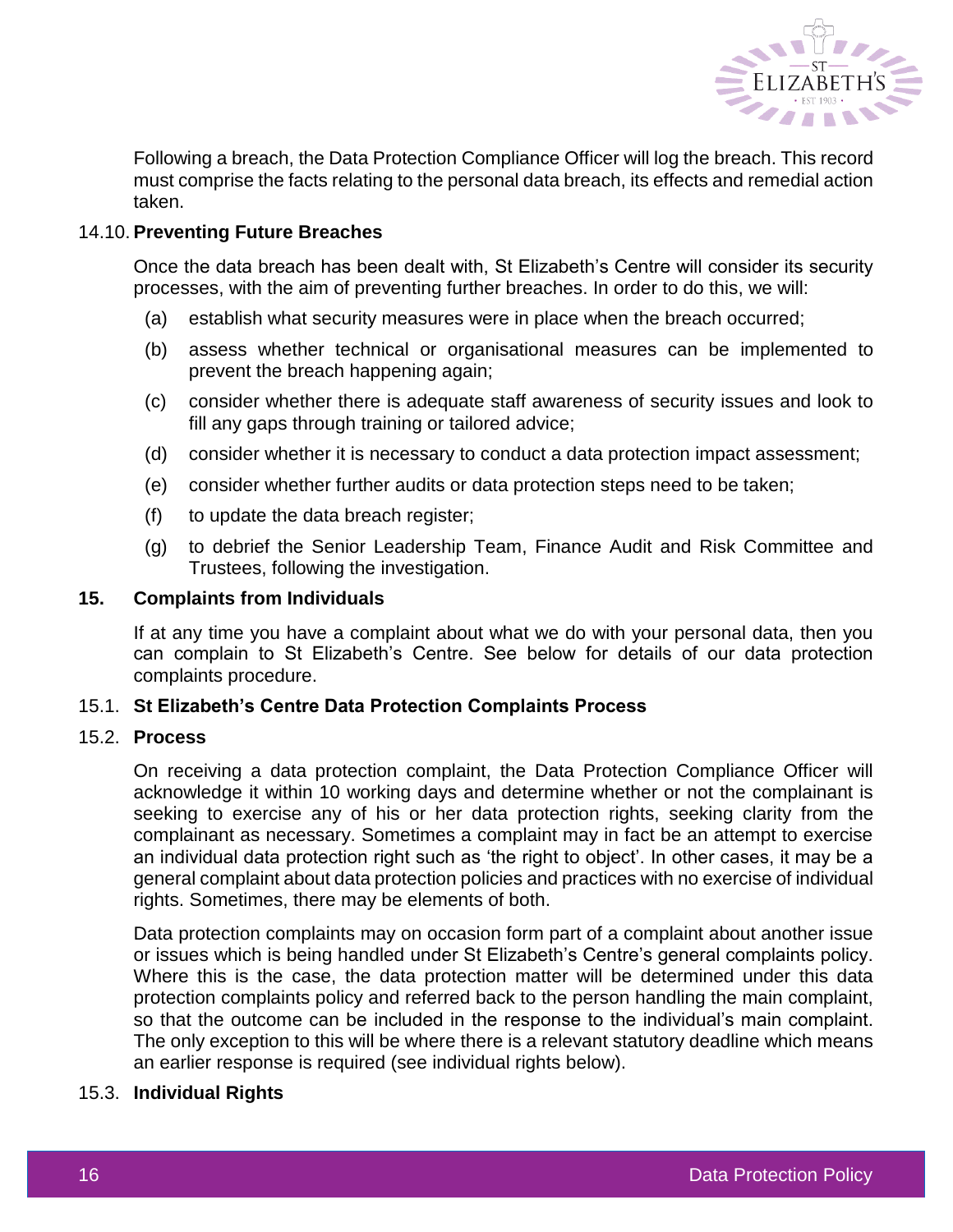

The GDPR provides the following rights for individuals:

- (a) The right to be informed
- (b) The right of access
- (c) The right to rectification
- (d) The right to erasure
- (e) The right to restrict processing
- (f) The right to data portability
- (g) The right to object
- (h) Rights in relation to automated decision making and profiling.

Although, not usually listed as a separate data protection right, individuals do also have the right to withdraw any consent which they have previously given.

There is more information about individual rights above and in the privacy notices provided to individuals. These rights are not absolute and can be refused in certain circumstances.

Where an individual right or rights is/are being exercised, St Elizabeth's Centre will seek to respond within statutory timescales (usually one month, although these may in certain circumstances be extended).

## 15.4. **How to make a data protection complaint or exercise an individual right**

We would prefer that complaints are made in writing where possible. However, individual data protection rights may be exercised verbally. In the case of verbal requests, we will confirm our understanding of the request in writing. Please make any complaint to:

- Data Protection Compliance Officer: Rod Jenkins
- Email: [DPO@stelizabeths.org.uk](mailto:DPO@stelizabeths.org.uk)
- Telephone: 01279 844 230

#### 15.5. **Complaints to the ICO**

Alternatively, you can complain directly to the Information Commissioner's Office, although the Information Commissioner's Office will usually expect you to have used the St Elizabeth's Centre complaints process before complaining to the Information Commissioner's Office:

Information Commissioner's Office Wycliffe House Water Lane Wilmslow **Cheshire** SK9 5AF

**Telephone:** 0303 123 1113

**16. Policy Review**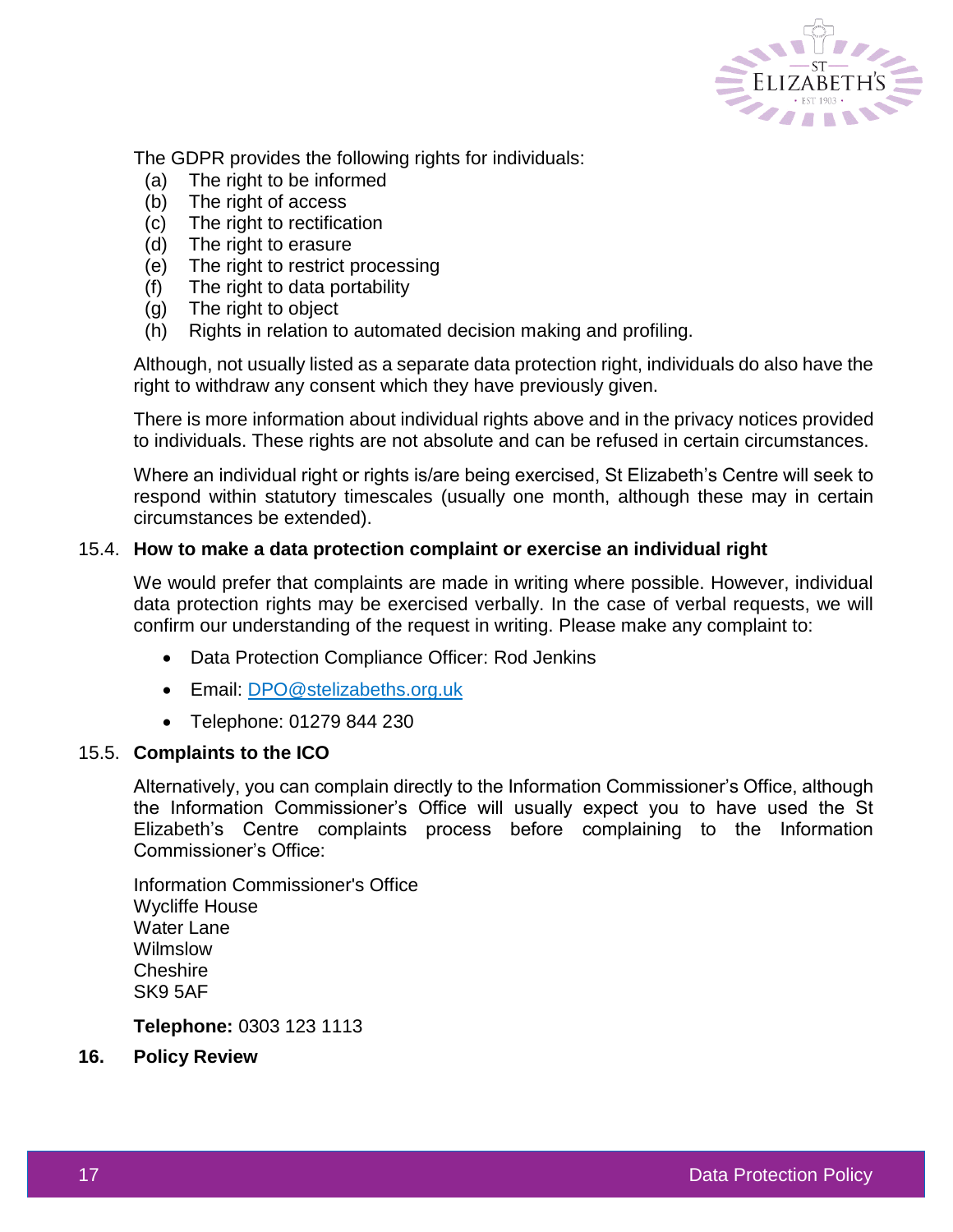

This policy will be reviewed routinely every two years but may be reviewed more frequently if required in response to events (such as personal data breaches, complaints or changes to the law) or recommendations from the Data Protection Compliance Officer.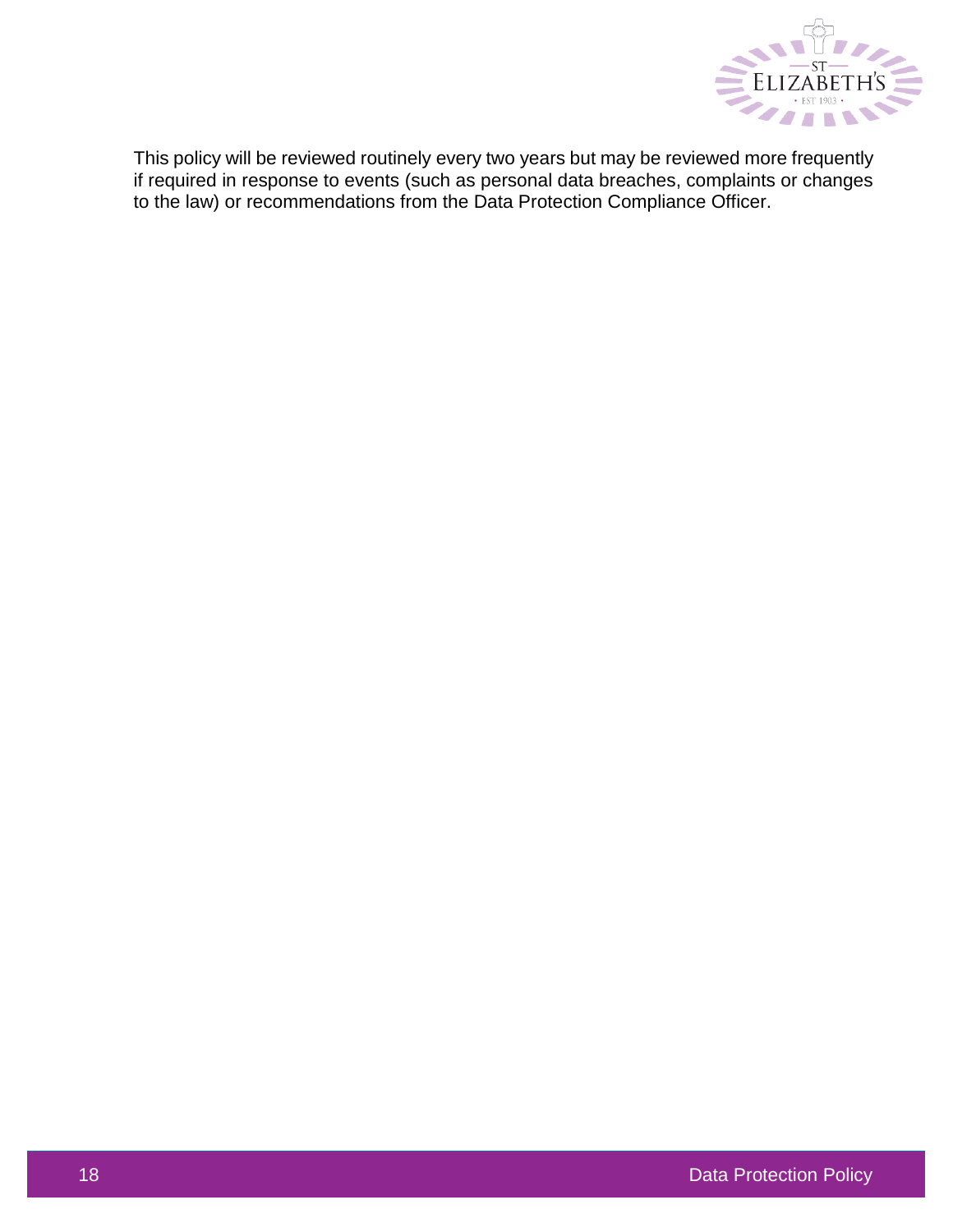

# **APPENDIX - St Elizabeth's Centre**

# **Personal Data Breach notification form (for internal use)**

This form, to be prepared in conjunction with the St Elizabeth's Data Breach Policy, is for staff / members / volunteers to report a Personal Data Breach at the St Elizabeth's Centre. Please complete the form and return it to the relevant Head of Service and the DPO, [DPO@stelizabeths.org.uk](mailto:DPO@stelizabeths.org.uk)\_immediately.

| Name of person reporting incident |  |
|-----------------------------------|--|
| Phone number                      |  |
| Email address                     |  |
| Role                              |  |
| Department                        |  |

## Please fill out the boxes below if different from above.

| Name of person(s) responsible for breach |  |
|------------------------------------------|--|
| Role                                     |  |
| Department                               |  |

Please fill out all the fields below.

| What date(s) did the breach occur?                                                                                                                                |  |
|-------------------------------------------------------------------------------------------------------------------------------------------------------------------|--|
| What date was the breach discovered?                                                                                                                              |  |
| What date was the breach reported?                                                                                                                                |  |
| Briefly describe the breach                                                                                                                                       |  |
| How did it occur?<br>Media coverage?<br>$\bullet$<br>Police involvement (crime number if<br>$\bullet$<br>applicable)<br>Systems affected (GO / Payroll / Finance) |  |